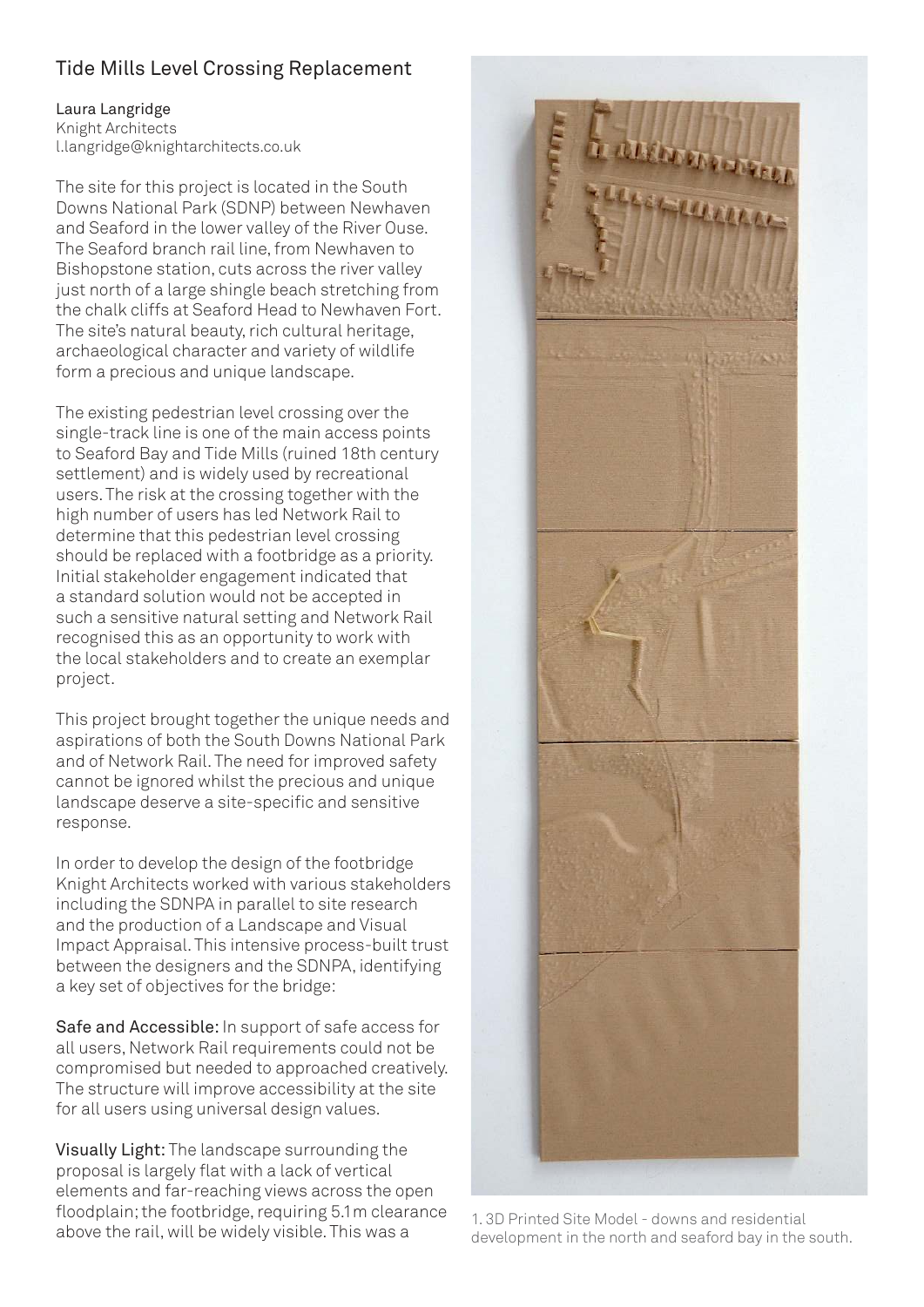

2. Footbridge Plan - route is broken into comfortable segments with rest points and viewing areas



3. Footbridge View

concern for the planners and the public therefore it was key to create a design that reduces the visual weight of the structure and its intrusion on the landscape.

Journey: The recreational nature of the site means people who come here are 'time rich' and are not simply trying to get quickly from point A to point B. The footbridge should be integrated into the journey, promote understanding of the site and not simply an interruption on the existing route to the sea.

These key objectives guided the design of the footbridge from the high-level arrangement of the walkways and embankments to the selection of materials and finishes. They have similarly guided the stakeholder engagement process, allowing us to base the design on principles which had the backing of all parties.

The route over the rail line is carefully arranged to enhance the journey through the landscape while at the same time minimising the visual intrusion within the flood plain. The meandering plan alignment reduces the intimidating appearance of these necessarily long walkways while offering varied, choreographed views to the surroundings.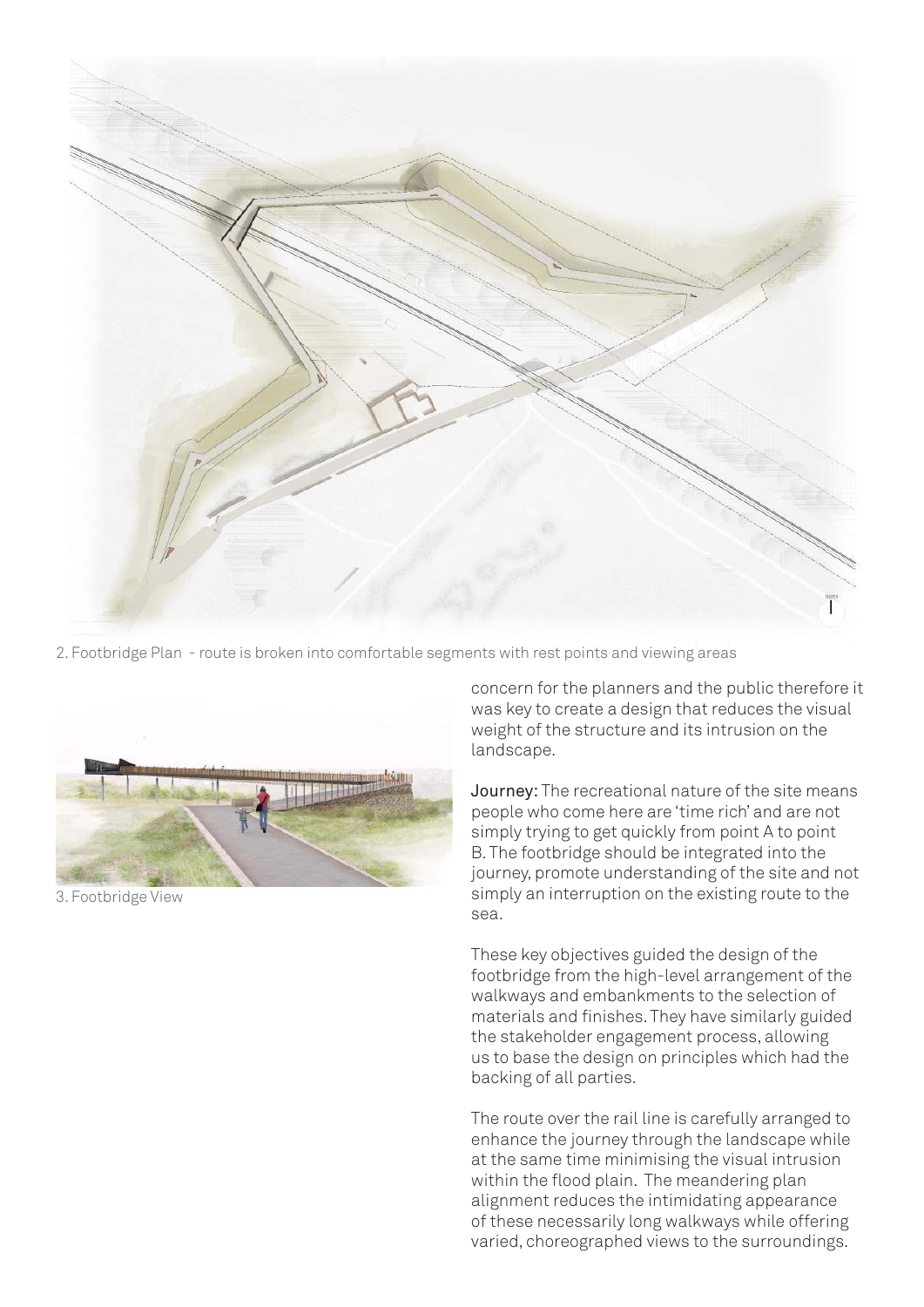

4. Elevations – vegetated embankments reduce the overall appearance of the steel structure.



5. Benches – timber bench with engraved portion to promote understanding of the site.



6. Steel Walkway Cross Section

Sloped earth embankments, used for the lower portion of the walkway, form a natural extension of the landscape and reduce the apparent size of the new structure. The embankment height is comparable to the height of the existing hedgerows next to the rail. The shallow slope of the walkways (less than 1 in 20) together with vegetated earth embankments (1 in 2 slope) eliminated the need for fall protection and handrails over two-thirds of the route. This was a significant reduction in the perceived size of the structure and visual clutter within the landscape.

In consultation with Network Rails' Built Environment Accessibility Panel rest points and benches were added along the route to increase comfort and accessibility. These benches also provided an opportunity to work with the SDNPA to integrate signage and interpretation in the bridge furniture. This closely aligned with the SDNP's purpose to 'to promote opportunities for the understanding and enjoyment of the special qualities of the National Park by the public.'

Knight Architects worked with Arup throughout the detail design phase to develop a structural solution for the scheme. This included the steel structure for the upper walkways and main bridge. The footbridge is an integral structure; the cruciform shaped columns have been designed to act as pinned connections at both the top and the bottom, allowing the whole structure to expand and contract from the abutments and eliminating the need for bearings and their associated maintenance requirements. The cruciform shaped columns benefited the key aspiration for a visually light structure; the shape catches the light and shadows in a way which makes the columns appear more slender. The upper portion of the cruciform column transitions to a single steel plate, which is cut to form the transverse support for the two main steel edge beams an elegant yet practical solution for this connection.

The parapet design was similarly developed to compliment the character of the landscape while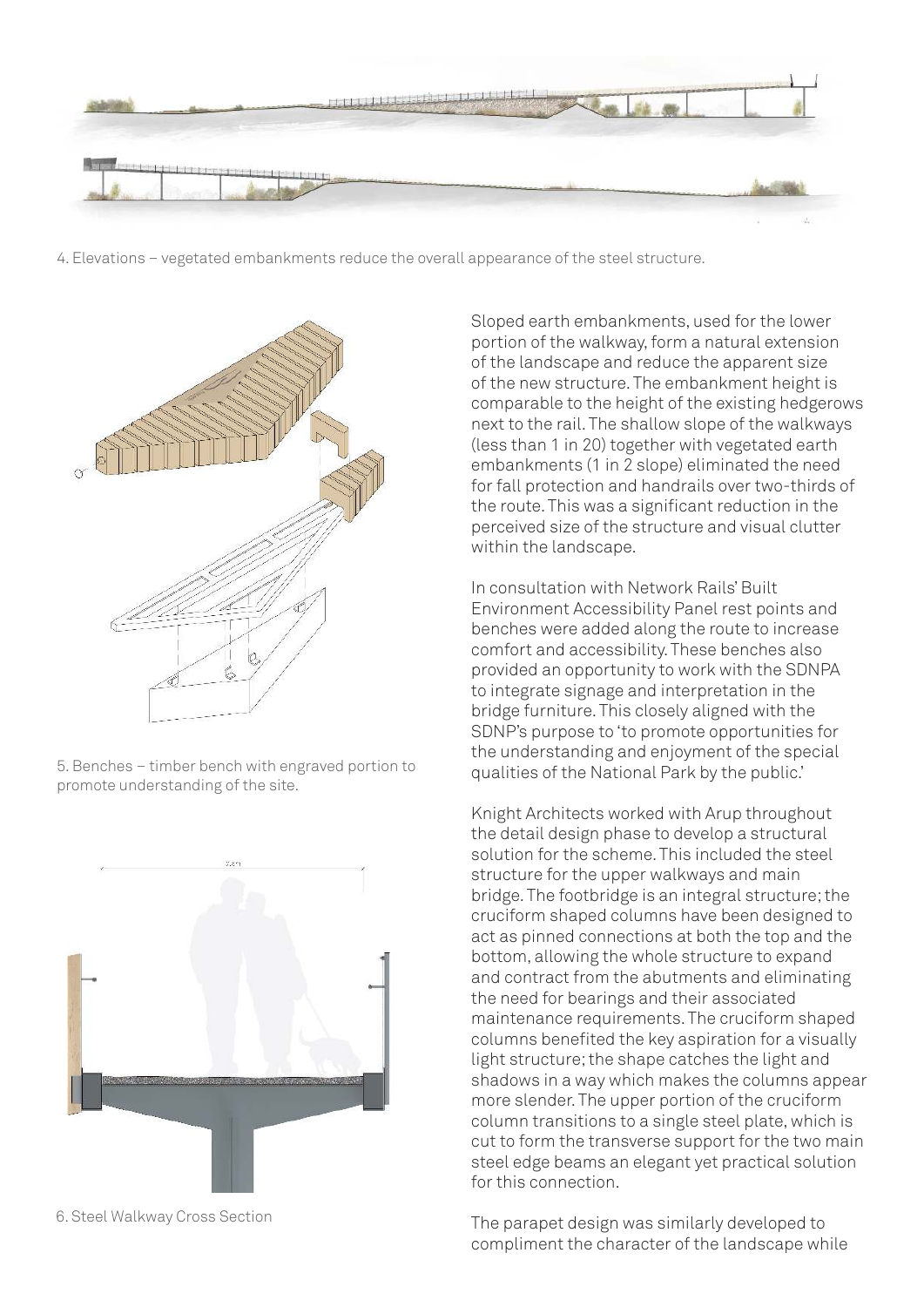reducing the visual intrusion. The design uses a timber parapet on the rail side of the walkway and a stainless steel mesh on the landscape side. This asymmetrical arrangement protects users from the rail environment while encouraging open views to the landscape. From a distance the Accoya timber parapet's natural colour blends into the surroundings and will weather and change naturally over the structure's lifetime. Accoya timber was chosen for its dimensional stability and exceptional durability. Accoya is a very sustainable acetylated softwood; a process which does not rely on toxic chemicals or the use of old growth hardwood.

The main bridge structure is similar to the walkways with edge beams supporting a stiffened steel deck. This trough structure allows the deck to be as low as possible which reduces the length of the approach walkways and the visual height of the whole bridge. The beams required to span the 15m over the rail become the anchoring points for the main bridge parapet which was required by Network Rail to be 1.8m high and solid. These requirements can often result in an intimidating and uncomfortable space however, we were able to bring together the requirements for safety with an aspiration for improved user experience. The large walls over the main bridge have been used to frame a spectacular view out to sea and create a unique lookout point along the route. The height of the walls gradually increases from 1.8 to 2.4m as the bridge moves towards the sea. This 'opening up' is also mirrored in the plan of the bridge which opens



7. Footbridge Cross Section



8. Footbridge Elevation - solid parapet over rail graudually opens at either end



9. Footbridge Lookout Point - high chamfered timber walls frame the view to the sea